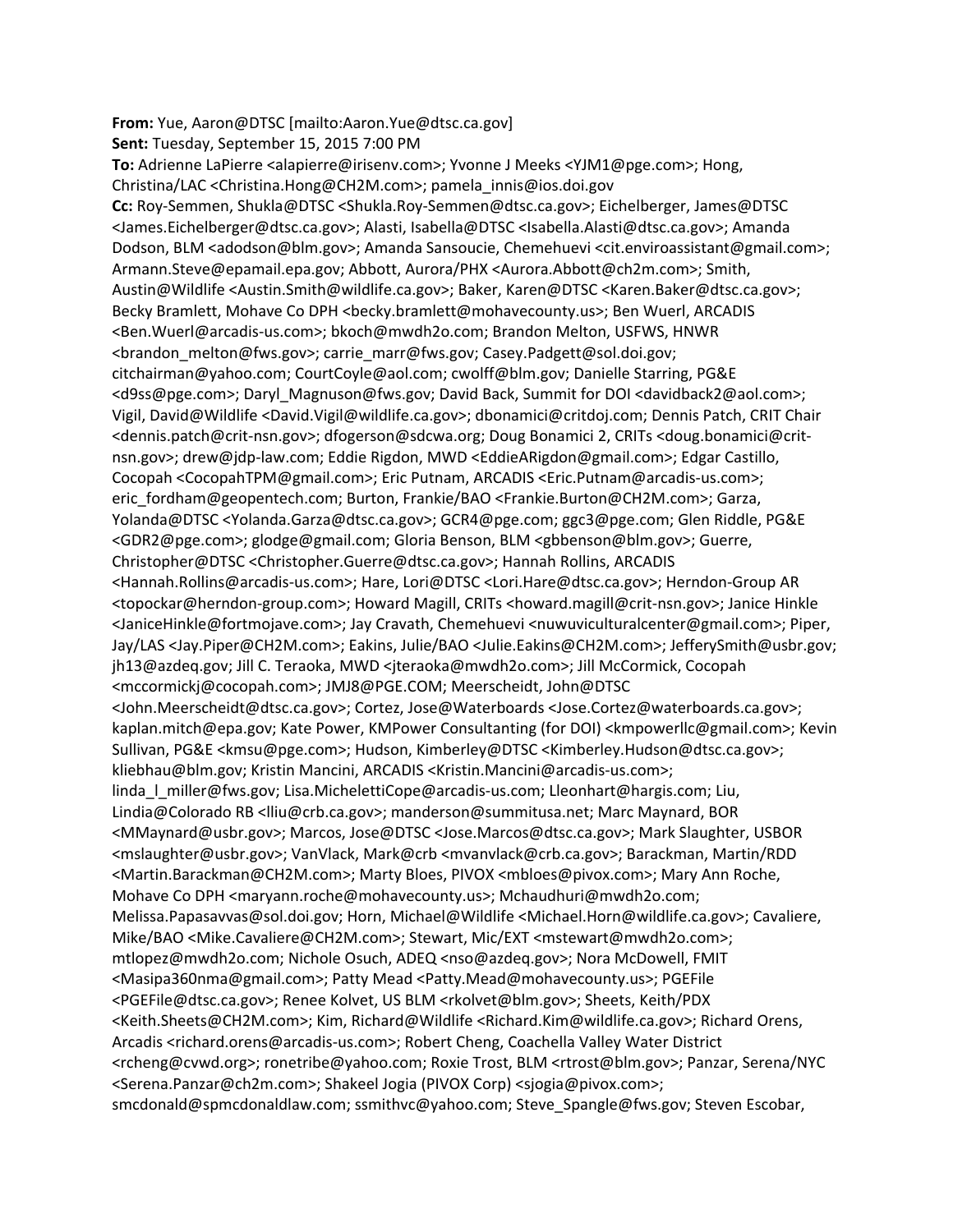Chemehuevi <cit.envirodirector@gmail.com>; Sun Liang, MWD <sliang@mwdh2o.com>; Sybil Smith, ADEQ <sis@azdeq.gov>; Vandenberg, Tom@Waterboards <Tom.Vandenberg@waterboards.ca.gov>; Valisa Nez, PG&E <VEN2@pge.com>; Nguyen, Thang@Colorado RB <Thang.Nguyen@crb.ca.gov>; vincent.garcia@ihs.gov; Virginia Strohl, PG&E <v1s4@pge.com>; wilene.fisher‐holt@crit‐nsn.gov; Arlene Kingery, Fort Yuma‐Quechan <QuechanHPO@gmail.com>; Schroth, Brian/SAC <Brian.Schroth@CH2M.com>; Christine Medley <christinemedley@fortmojave.com>; dawn.hubbs101@gmail.com; Frank.Lenzo@arcadis‐us.com; Guthrie Dick, CRIT EPO <guthrie.dick@crit‐ nsn.gov>; Eby, Jamie/BAO <Jamie.Eby@CH2M.com>; Jennifer McIntosh, Summit <jmcintosh@summitusa.net>; Myers, Perry@DTSC <Perry.Myers@dtsc.ca.gov>; Charlie Schlinger, CD&E <c.schlinger@cdeinc.org>; ericrosenblum@hotmail.com; meggers@eggersenv.com; prucha@integratedhydro.com; sandra.flint@hdrinc.com; wgwright@frontier.net; Amanda Barrera, CRIT <amanda.barrera@critnsn.gov>; Amanda Barrera, CRIT 2nd email <nuwuvi@yahoo.com>; Amelia Flores, CRITs <alflores@crit‐nsn.gov>; Bennett Jackson, Hualapai <bjacksonb919@yahoo.com>; billhirt@hotmail.com; calisay17@hotmail.com; Carrie Imus, Hualapai <cimus@frontiernet.net>; Charlotte Knox, FMIT <CharlotteKnox@fortmojave.com>; Chase Choate, Quechan <c.choate@quechantribe.com>; Christopher Harper, FMIT <ChristopherHarper@fortmojave.com>; cocotcsec@cocopah.com; Emma Tapija, Hualapai <emma.tapija@hualapai‐nsn.gov>; Granthum Stevens, CRIT <Granthum.stevens@crit‐nsn.gov>; Hilda Cooney, Hualapai <hcooney@hualapai‐nsn.gov>; Johnny Hill, Jr., CRIT <Johnny\_hilljr@yahoo.com>; Johnson "JD" Fisher, CRITs <jd.fisher@crit‐nsn.gov>; Josephina Rivera, CRIT <Josephina.Rivera@crit‐nsn.gov>; Keith Moses, CRIT <Keith.Moses@crit‐ nsn.gov>; LindaOtero@FortMojave.com; lorjac@frontiernet.net; lukejohnson@fortmojave.com; Marietta Jean Pagilawa, Hualapai <jpagilawa@hualapai-nsn.gov>; Marshall Cheung, 29 Palms <tribalepa1@att.net>; michael.sullivan@csun.edu; Philbert Watahomigie Sr. (pwatahomigie@hualapainsn.gov) <pwatahomigie@hualapai‐nsn.gov>; Rayomnd Mejia, Chemehuevi <raymondm505@gmail.com>; rloudbear@critdoj.com; Roland Ferrer, Torres‐Martinez <RFerrer@tmdci‐ nsn.gov>; Ronald Quasula, Sr., Hualapai <nativefire1@yahoo.com>; Rudy Clark <rclark@hualapainsn.gov>; ShanLewis@fortmojave.com; Shelton Scott Crozier, Hualapai <sscrozier2001@yahoo.com>; Sherry J. Counts, Hualapai <scounts@hualapai‐nsn.gov>; Williams, Timothy@CDSS‐Import <timothywilliams@fortmojave.com>; tribalepa15@att.net; Valerie Welsh‐Tahbo, CRITs <valeriewt@hotmail.com>; Weldon Johnson, CRIT <Weldon.johnson@crit‐nsn.gov>; Wilfred Nabahe, CRITs <wilfred.nabahe@crit‐nsn.gov> **Subject:** RE: Topock RAWP Add 2

## Greetings,

It has been brought to my attention that some felt unclear by my email of August 31, 2015 (below) whether DTSC approved the June 2015 Final Human Health and Ecological Risk Assessment Work Plan Addendum II (RAWP Addendum II). I apologize if my original email was unclear. The simple answer is yes. DTSC participated fully in the development of the RAWP Addendum II, considered all written and verbal inputs from participating stakeholders and the Tribes during the developmental years beginning with the risk concerns raised in 2012 through the Response to Comment meeting in April 2015 and the subsequent letter dated May 20, 2015 by Dr. Michael Sullivan on the response to comments. Based on the information provided in the June 2015 RAWP Addendum II, DTSC believes that the work plan provided an adequate direction to conduct the up coming Risk Assessment; however, as reflected also in the approval letter from the Department of the Interior (DOI) on September 8, 2015, and our statements in the Response to Comments, DTSC acknowledges that the data collected from the soil investigation will need to be reviewed and evaluated prior completion of the risk assessment to determine if depth and area weighted averaging will be necessary; as well as the appropriate methodologies to evaluate risks between AOCs and SWMUs. Finally, DTSC is in agreement with the representatives for the Tribes and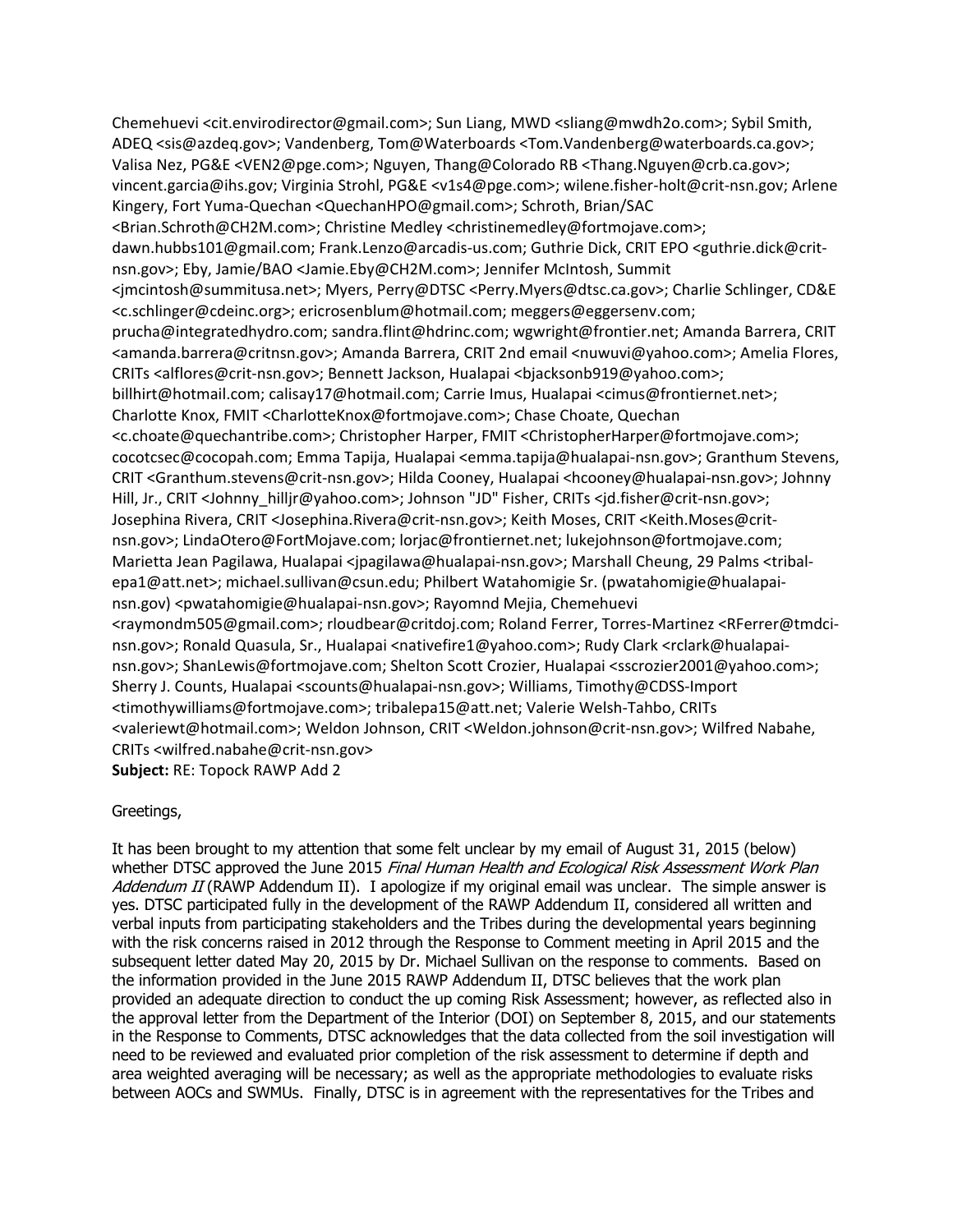DOI that a key component for future risk management decision will depend on a robust uncertainties analysis for this site. Therefore, DTSC will also be fully engaged in its development.

I hope this clarifies DTSC's position on the status of the June 2015 RAWP Addendum II. If you have any questions, please feel free to contact me.

Regards,

Aaron Yue Project Manager Department of Toxics Substances Control Geological Services Branch

**From:** Yue, Aaron@DTSC **Sent:** Monday, August 31, 2015 9:07 AM **To:** Adrienne LaPierre; Yvonne J Meeks; Christina.Hong@CH2M.com **Cc:** Roy-Semmen, Shukla@DTSC; Eichelberger, James@DTSC; Alasti, Isabella@DTSC; Amanda Dodson, BLM; Amanda Sansoucie, Chemehuevi; Armann. Steve@epamail.epa.gov; Aurora Abbott, CH2M Hill; Smith, Austin@Wildlife; Baker, Karen@DTSC; Becky Bramlett, Mohave Co DPH; Ben Wuerl, ARCADIS; bkoch@mwdh2o.com; Brandon Melton, USFWS, HNWR; carrie\_marr@fws.gov; Casey.Padgett@sol.doi.gov; citchairman@yahoo.com; CourtCoyle@aol.com; cwolff@blm.gov; Danielle Starring, PG&E; Daryl\_Magnuson@fws.gov; David Back, Summit for DOI; Vigil, David@Wildlife; dbonamici@critdoj.com; Dennis Patch, CRIT Chair; dfogerson@sdcwa.org; Doug Bonamici 2, CRITs; drew@jdp-law.com; Eddie Rigdon, MWD; Edgar Castillo, Cocopah; Eichelberger, James@DTSC; Eric Putnam, ARCADIS; eric\_fordham@geopentech.com; frankie.burton@ch2m.com; Garza, Yolanda@DTSC; GCR4@pge.com; ggc3@pge.com; Glen Riddle, PG&E; glodge@gmail.com; Gloria Benson, BLM; Guerre, Christopher@DTSC; Hannah Rollins, ARCADIS; Hare, Lori@DTSC; Herndon-Group AR; Howard Magill, CRITs; Janice Hinkle; Jay Cravath, Chemehuevi; jay.piper@ch2m.com; jeakins@ch2m.com; JefferySmith@usbr.gov; jh13@azdeq.gov; Jill C. Teraoka, MWD; Jill McCormick, Cocopah; JMJ8@PGE.COM; Meerscheidt, John@DTSC; Cortez, Jose@Waterboards; kaplan.mitch@epa.gov; Kate Power, KMPower Consultanting (for DOI); Kevin Sullivan, PG&E; Hudson, Kimberley@DTSC; kliebhau@blm.gov; Kristin Mancini, ARCADIS; linda | miller@fws.gov; Lisa.MichelettiCope@arcadisus.com; Lleonhart@hargis.com; Liu, Lindia@Colorado RB; manderson@summitusa.net; Marc Maynard, BOR; Marcos, Jose@DTSC; Mark Slaughter, USBOR; VanVlack, Mark@crb; Martin Barackman - CH2M Hill (martin.barackman@ch2m.com); Marty Bloes, PIVOX; Mary Ann Roche, Mohave Co DPH; Mchaudhuri@mwdh2o.com; Melissa.Papasavvas@sol.doi.gov; Horn, Michael@Wildlife; mike.cavaliere@CH2M.com; mstewart@mwdh2o.com; mtlopez@mwdh2o.com; Nichole Osuch, ADEQ; Nora McDowell, FMIT; pamela\_innis@ios.doi.gov; Patty Mead; PGEFile; Renee Kolvet, US BLM; RG Keith Sheets (keith.sheets@ch2m.com); Kim, Richard@Wildlife; Richard Orens, Arcadis; Robert Cheng, Coachella Valley Water District; ronetribe@yahoo.com; Roxie Trost, BLM; Roy-Semmen, Shukla@DTSC; Serena Panzar, CH2M Hill; Shakeel Jogia (PIVOX Corp); smcdonald@spmcdonaldlaw.com; ssmithvc@yahoo.com; Steve\_Spangle@fws.gov; Steven Escobar, Chemehuevi; Sun Liang, MWD; Sybil Smith, ADEQ; Vandenberg, Tom@Waterboards; Valisa Nez, PG&E; Nguyen, Thang@Colorado RB; vincent.garcia@ihs.gov; Virginia Strohl, PG&E; wilene.fisher-holt@crit-nsn.gov; Yue, Aaron@DTSC; Arlene Kingery, Fort Yuma-Quechan; bschroth@ch2m.com; Christine Medley; dawn.hubbs101@gmail.com; Frank.Lenzo@arcadis-us.com; Guthrie Dick, CRIT EPO; Jamie.Eby@ch2m.com; Jennifer McIntosh, Summit; Myers, Perry@DTSC; PGEFile; Charlie Schlinger, CD&E; ericrosenblum@hotmail.com; meggers@eggersenv.com; prucha@integratedhydro.com; sandra.flint@hdrinc.com; wgwright@frontier.net; Amanda Barrera, CRIT; Amanda Barrera, CRIT 2nd email; Amelia Flores, CRITs; Bennett Jackson, Hualapai; billhirt@hotmail.com; calisay17@hotmail.com; Carrie Imus, Hualapai; Charlotte Knox, FMIT; Chase Choate, Quechan ; Christopher Harper, FMIT; cocotcsec@cocopah.com;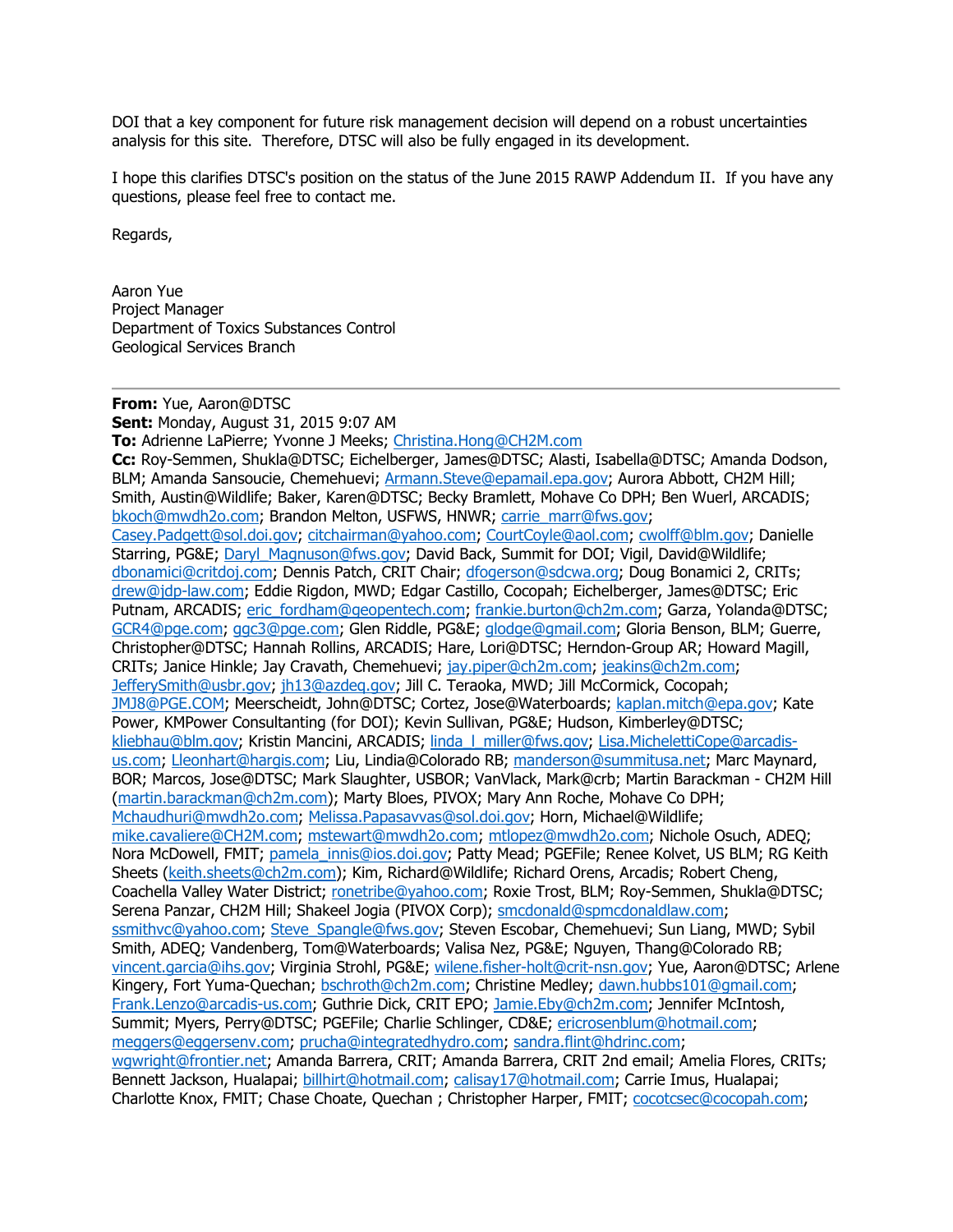Emma Tapija, Hualapai; Granthum Stevens, CRIT; Hilda Cooney, Hualapai; Johnny Hill, Jr., CRIT; Johnson "JD" Fisher, CRITs; Josephina Rivera, CRIT; Keith Moses, CRIT; LindaOtero@FortMojave.com; lorjac@frontiernet.net; lukejohnson@fortmojave.com; Marietta Jean Pagilawa, Hualapai; Marshall Cheung, 29 Palms; michael.sullivan@csun.edu; Philbert Watahomigie Sr. (pwatahomigie@hualapainsn.gov); Rayomnd Mejia, Chemehuevi; rloudbear@critdoj.com; Roland Ferrer, Torres-Martinez; Ronald Quasula, Sr., Hualapai; Rudy Clark; ShanLewis@fortmojave.com; Shelton Scott Crozier, Hualapai; Sherry J. Counts, Hualapai; Williams, Timothy@CDSS-Import; tribalepa15@att.net; Valerie Welsh-Tahbo, CRITs; Weldon Johnson, CRIT; Wilfred Nabahe, CRITs **Subject:** RE: Topock RAWP Add 2

Adrienne,

Sorry, I have not officially approved the RAWP addendum 2 up to now. The status is that DTSC has participated in the development of the second Risk Assessment Work Plan (RAWP) addendum and agrees with the RAWP addendum II in concept on the proposed use scenarios as well as how the data will be used and presented in a risk assessment. However, DTSC toxicologists would like to qualify the work plan in that it is premature to fully predetermine the methodologies we can or cannot use for the risk assessment without consideration of the field data (chemicals of concern, concentrations, locations and distributions, etc.). Aside from that, DTSC believes that the RAWP and its two addendum provide a solid frame work for conducting the upcoming risk assessment.

In response to your question about distribution, DTSC agrees that the final RAWP Addendum 2 should be provided to the project stakeholders and Tribal representatives in either hardcopies or electronically based on their individual preference.

Regards,

Aaron Yue Project Manager Department of Toxic Substances Control (714) 484‐5439

**From:** Adrienne LaPierre **Sent:** Wednesday, July 01, 2015 11:11 AM **To:** Baker, Karen@DTSC (Karen.Baker@dtsc.ca.gov); Yue, Aaron@DTSC; Innis, Pamela S **Cc:** Meeks, Yvonne J (YJM1@pge.com); 'Mancini, Kristin' (Kristin.Mancini@arcadis-us.com); Rollins, Hannah (Hannah.Rollins@arcadis-us.com) **Subject:** Topock RAWP Add 2

Hello all‐

On behalf of PG&E, this email transmits the *Final Human Health and Ecological Risk Assessment Work Plan (RAWP) Addendum 2*. Two copies of the report are attached: the first is a word document with changes made since the May 2014 submittal noted in redline, and the second is a clean final PDF version which includes the text, figures, tables and attachments.